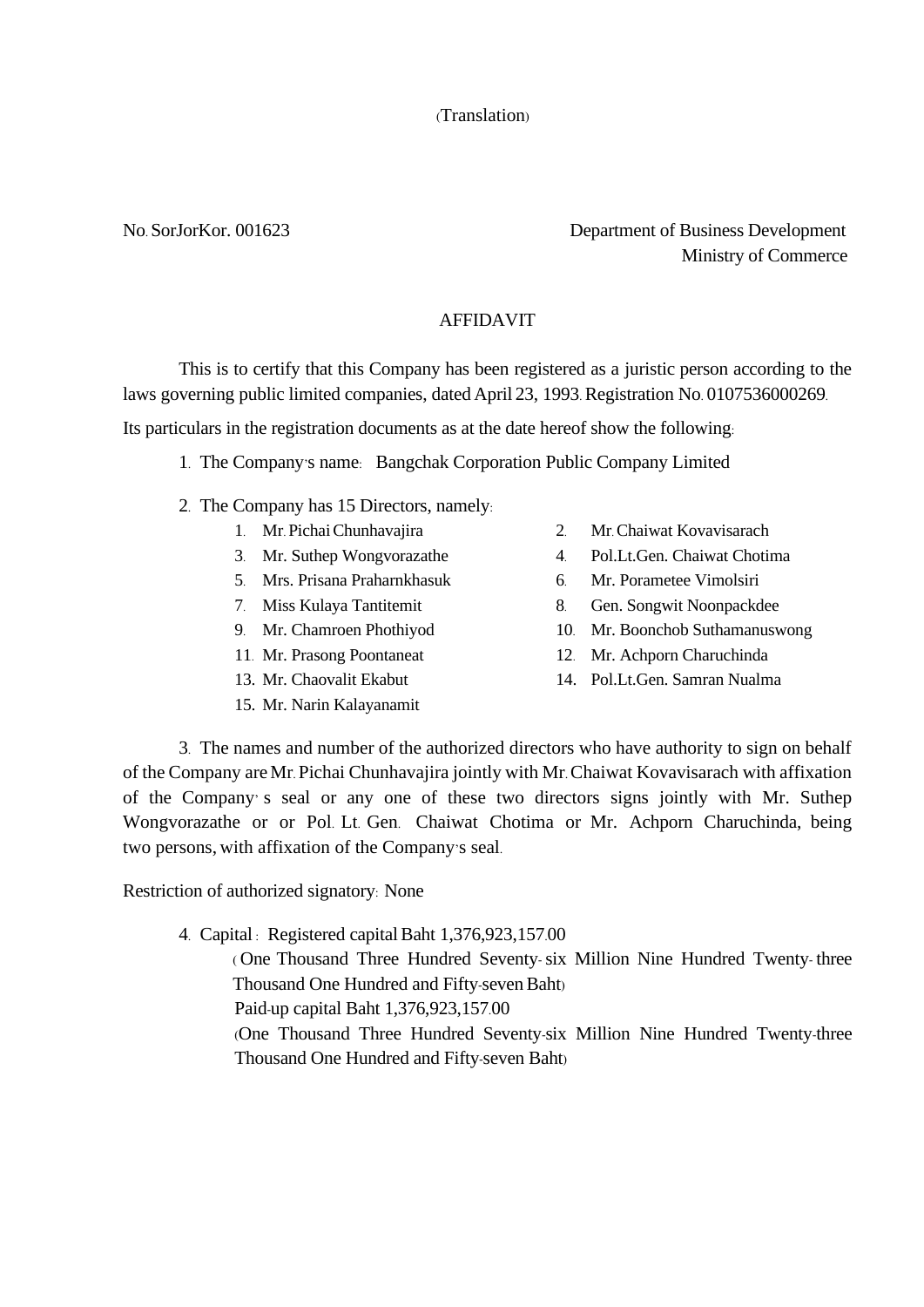#### AFFIDAVIT

5. Principal office is located at 2098 M Tower Building, 8th Floor, Sukhumvit Road, Phra Khanong Tai Sub-District, Phra Khanong District, Bangkok.

Branch No.1 is located at 99 Moo 9, Highway No.3442 Road, Bang Krasan Sub-District, Bang Pa-in District, Phranakhon Sri Ayutthaya.

Branch No.2 is located at 87/9 Toonghotel Road, Watkate Sub-District, Muang Chiangmai District, Chiangmai.

Branch No.3 is located at 499 Moo 12, Mitraphab Road, Muang Kao Sub-District, Muang Khon Kaen District, Khon Kaen.

Branch No.4 is located at 104/1 Moo 2, Surath-Paknam Road, Bangkung Sub-District, Muang Surathani District, Surathani.

Branch No.5 is located at 91/1 Moo 1, Karnjanavithi Road, Bangkung Sub-District, Muang Surathani District, Surathani.

Branch No.6 is located at 210, Soi Sukhumvit 64, Phra Khanong Tai Sub-District, Phra Khanong District, Bangkok.

6. The business objectives of the public limited company consist of 21 Clauses as show in a copy of the document of 7 pages attached hereto, which bear signature of the Registrar who certifies this document and the official seal of the Department of Business Development.

(Official Seal Affixed)

Issued on June 1, 2022 -signed- (Miss Anchisa Tunturanun) Registrar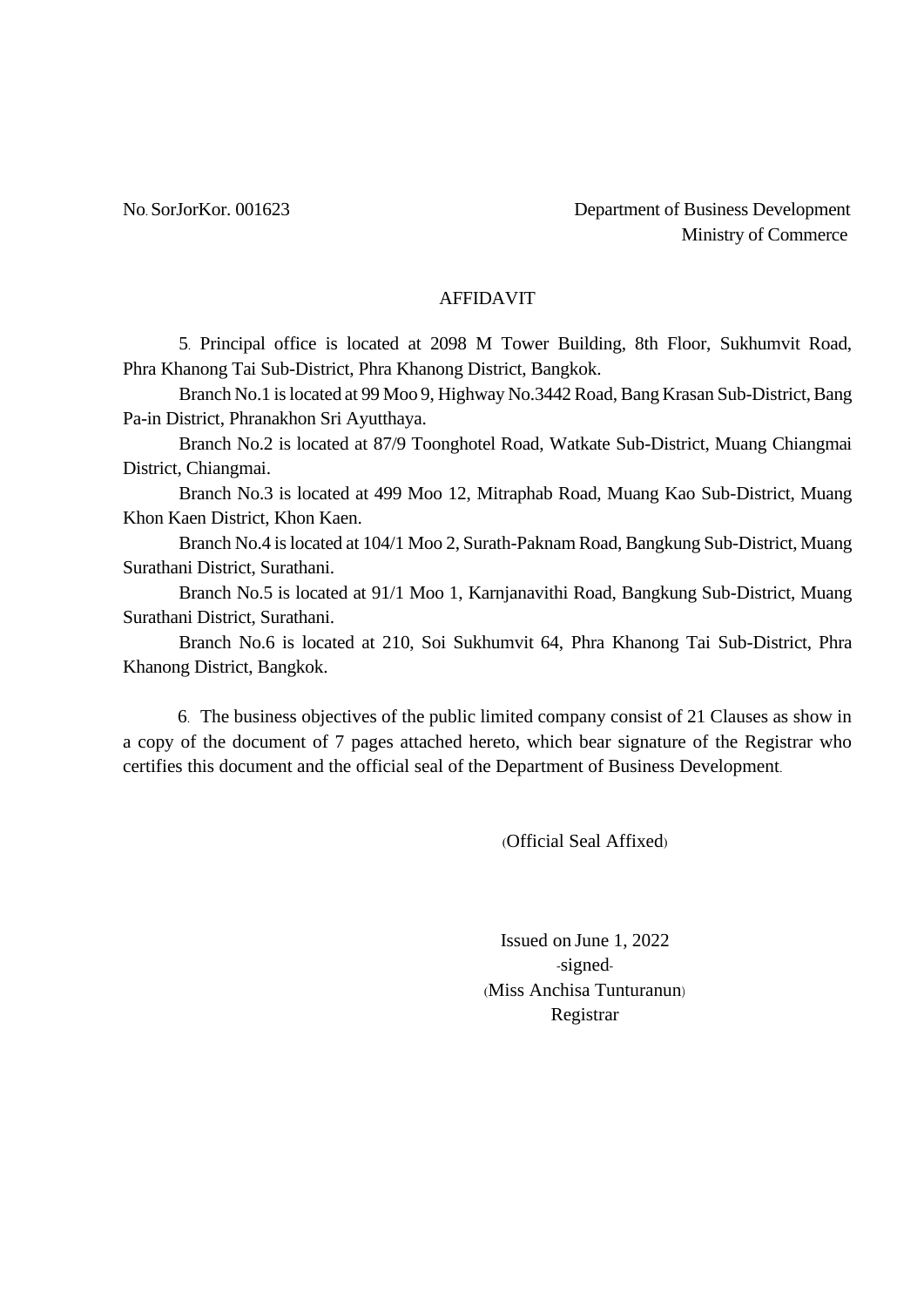# AFFIDAVIT

Note: In support of Affidavit No. SorJorKor. 000833

- 1. Directors and executives of listed company in The Stock Exchange of Thailand must qualify and not been prohibited by the Securities and Exchange Act B.E. 2535. Please verify with the Securities and Exchange Commission.
- 2. This Company formerly named The Bangchak Petroleum Public Company Limited, Registrar number 0107536000269 and was registered the name change to Bangchak Corporation Public Company Limited on April 7, 2017.
- 3. This juristic person submitted its 2020 financial statement.
- 4. This Affidavit certifies only particulars of the partnership/company which have been registered for legal effect. The facts should be aware of for consideration of its status.
- 5. Registrar may revoke the registration on the ground that the material information registered was incorrect or false.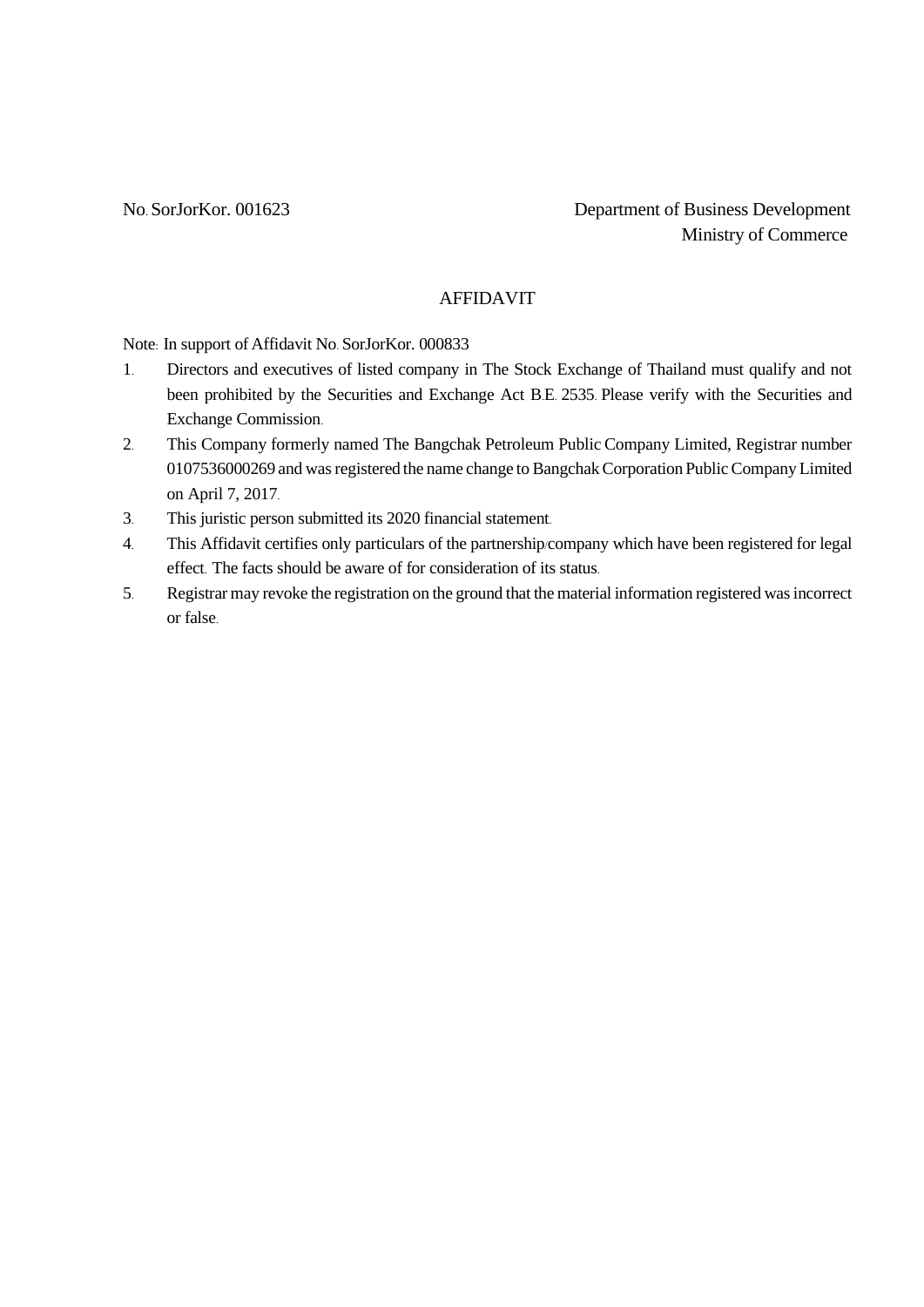The Company has 21 business objectives as follows:

(1) To engage in petroleum business which includes prospecting, developing, producing, procuring, refining, processing, reserving, custodying, importing, exporting, transporting, buying, selling, and distributing petroleum which includes crude oil (including all kinds of natural crude mineral oil, asphalt, ozokerite, hydrocarbon, bitumen, irrespective whether in solid, viscous or liquid form), natural gas (including hydrocarbon in all forms of gas irrespective whether in humid or dry form produced from oil pits or gas pits and also including residual gas out of separation of liquefied hydrocarbon or any by-product substance from this kind of humid gas),liquefied natural gas ( including liquefied hydrocarbon or hydrocarbon having high level of steam pressure simultaneously produced along with natural gas or derived from separation of natural gas), byproducts ( including helium, carbon- dioxide, sulphur, or any other substances derived out of petroleum production) , other hydrocarbon components arising naturally and in the state of independence irrespective whether it be in solid, viscous, or liquid or gas form and various heavy hydrocarbon that may be brought about from direct sources by virtue of heat or chemical process, to the inclusion of coal, fossil or any other type of rock capable of being refined in order to separate oil by virtue of heat or chemical process, including chemical products; deal in chemical petroleum industry and petro-chemical industry and related industries applying petro-chemical products as raw material and other petro-chemical byproducts.

(2) To engage in the business as fuel oil merchant which includes crude petroleum oil, benzin, fuel oil for airplanes, kerosene, diesel, stove oil, lubricant oil, and other petroleum products which are used as fuel or lubricant by purchasing or obtaining by any means for distribution and to engage in the business as a conveyor of the said fuel oil

(3) To engage in procurement, by whatever means, produce, custody, transport, trade or dispose of, of whatever means, import into and export out of the Kingdom, including providing logistic support to any other concerns, all types of goods or assets, including any other types of chattels capable of being traded, for example, carbon credit, etc.; employ others or be employed to undertake any business relating to, in connection with, similar to, or beneficial to carrying out business according to the objects of the company, e.g.

a. all types of electricity businesses, e.g. thermal electricity plants, co-generation plant, solarpower electricity plants, hydropower electricity plants, nuclear-power electricity plants, and all other types of electricity plants, including production, procurement, distribution, and sale of electricity or controlling of electrical systems;

b. supplying, producing, custodying, transporting, trading or distributing energy, energyrelated businesses including energy substitute businesses and logistic support to all types of energy businesses in all forms, namely, biodiesel, ethanol, methanol, energy from plants, from animals, solar energy, wind energy, wave energy, hydrogen energy, nuclear energy, biogas energy, geothermal energy, including, but not limited to by-products of aforementioned energy.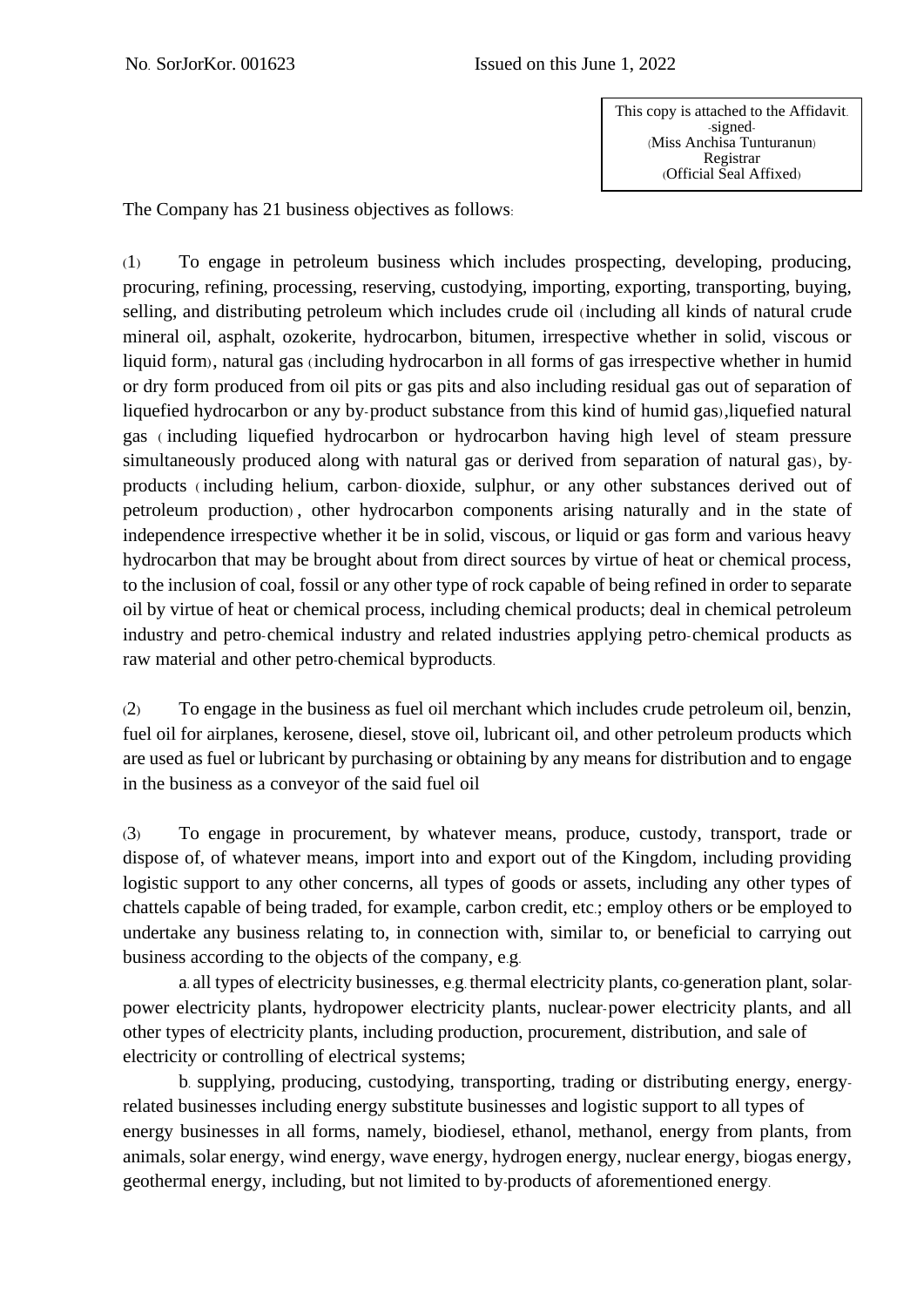c. mining, rock, gravel, sand, soil, as well as all industries, purchasing, distributing minerals, rock, gravel, soil and products derived there from as well as other resources.

d. producing raw materials, chemical substances, chemical supplies, and all types of chemical products from minerals, natural substances, natural resources, substances to enhance efficiency, catalyst elements, or other chemical substances through various processes to arrive at new products, substances, chemical products, pharmaceutical products, irrespective whether such products be in finished or semi-finished forms or byproducts with all such products capable of being utilized as raw material for industries, handicrafts, commerce, agriculture or in any other fields.

e. producing and trading agricultural produce including engaging in forestry, e.g. wood trading, forestation and activities associated with interest out of forestry business; engaging in rice farming, salt-field, agricultural plantation, rubber plantation, palm-oil plantation, tapioca flour, and other plants; producing finished or semi- finished products therefrom; agricultural produce processing, as well as all businesses associated with interest out of such activities; or supporting undertaking of businesses pursuant to the objects of the company including trading in agricultural produce futures, derivatives or consumables.

f. industries related to food, pharmaceuticals, medication, pharmaceutical products, medical equipment, scientific equipment and tools, fertilizer, herbicide, plant maintenance products and animal health products;

g. plants producing oil extracted from plants or animals; paper producing plants, distillery, sugar plants, plastic utensils plants and other kinds of plant for the benefit of or in support of the objects of the company;

h. To engage in wholesaling and retailing of all types of consumables, agricultural produce, industrial products; and engage in providing all types of services;

i. To engage in designing, producing, providing audio- visual equipment services, e. g. multivision slides, still slides, motion picture and sound recording, negative film processing; designing of magazines and printed matters, information circulars, and other public relation media;

j. To engage in electronic business for all types of businesses; provide services for researches via the internet; provide advisory services and provide advice to traders in general in laying down electronic business system; provide services in connection with electronic business development; lay down systems for, manage, distribute, market payment systems, goods transportation and trading to traders in general; deal in importing, exporting, distributing, surveying, researching, developing, producing, procuring, refining, extracting, processing, mixing, packaging, accumulating, reserving, custodying, transporting, port business, warehousing, of petroleum, natural gas, substitute energies, products derived from petroleum, petro- chemical, electricity, water, steam, including other undertakings related to or in connection with or in support of other petroleum industries and all types of goods through electronic business.

k. develop, improve on, land, to make it appropriate for commercial, industrial, agricultural purposes, and to dispose of the same pursuant to the objects of the company; or to separate the land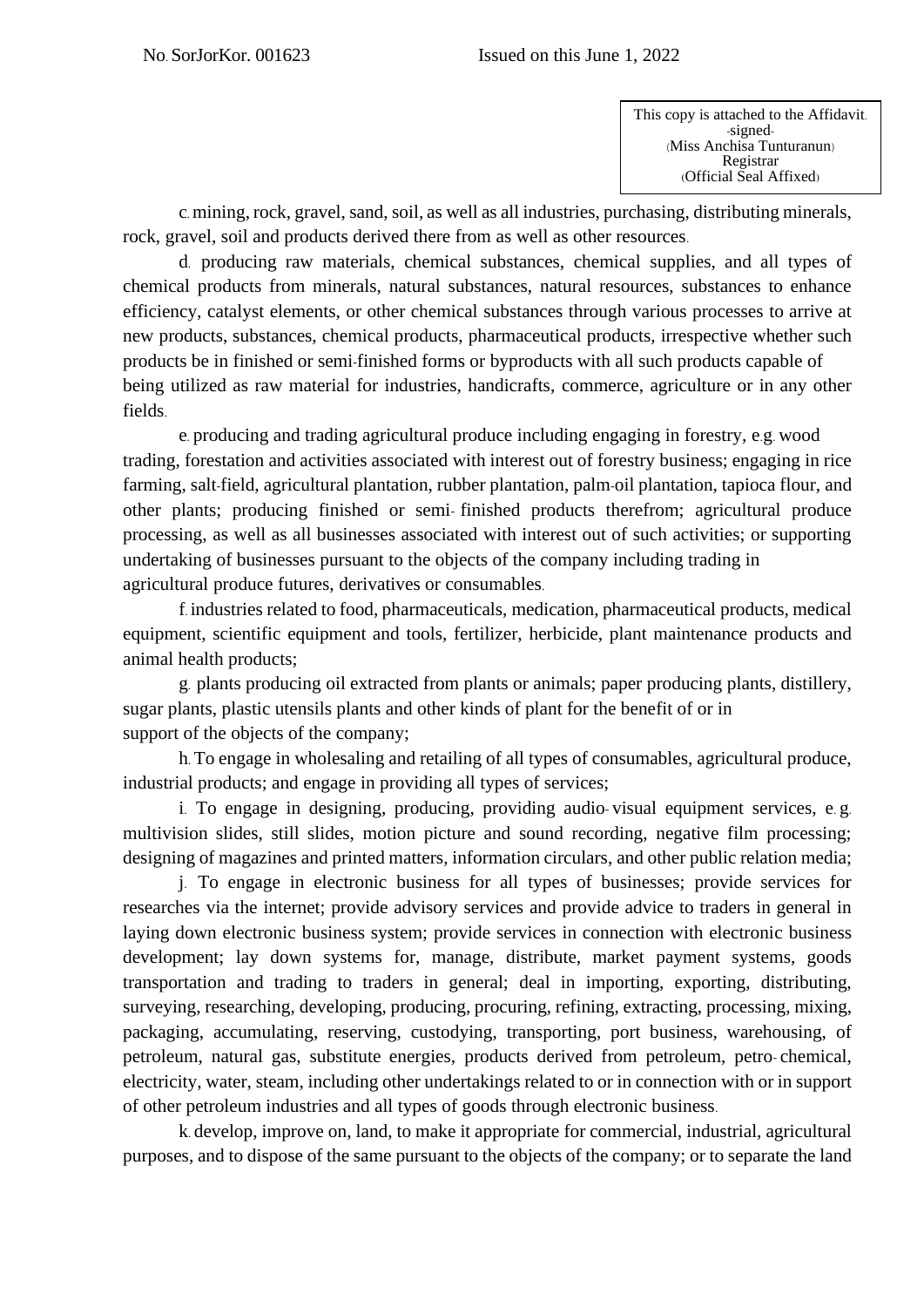into plots or parts and sell only the land or the structures thereon or both the land and the structures thereon;

l. To engage in providing services of counseling, researching, hire of work, or undertaking by whatever means, to analyze for water, soil contaminated substances or others; treatment and transportation of hazardous or non-hazardous waste water, air, or industrial waste, disposal of waste, including garbage processing, disposal of radio-active waste; treatment of water, soil, and furnaces for waste treatment purposes;

m. To engage in produce, design, build, erect work relating to engineering, architecture, industry, facilities and safety enhancement products and to administer environment including engage in contracting to build buildings, commercial buildings, residences, offices, every type of industrial plants, roads, bridges, dams, tunnels, mines, oil and gas rigs, system for transporting goods by tube, infrastructure system and all other types of construction including civil works and erecting all types of equipment.

n. build and administer businesses relating to communities and industrial estates;

o. procure such infrastructure facilities as electricity, water on tap, treated water, demineralized water, steam (once permits therefore have been obtained) for the company's own use; or produce or distribute by any means such acquired infrastructure facilities as well as trading in related equipment;

p. To engage in port and goods depot businesses;

q. To engage in transportation, loading and unloading petroleum, liquefied natural gas, products derived from all kinds of petroleum, petrochemical products, products derived from petrochemicals; loading and unloading goods and passengers through tube system and its sub-system on land, by sea or by air, both within the country and at international level including undertaking any other related businesses, or any other businesses in connection with such transportation, loading and unloading; contracting to process through customs clearance at port and administer the freight services;

(4) To purchase, procure, borrow, be transferred, take deposit, take on lease, hire-purchase, accept, accept pledge, assemble parts, install, establish, construct, repair, re- form, improve, increase refinery capacity, decorate, maintain, process, operate, hold, own, control or obtain by any mean, and sell, sell with right of redemption, lend, transfer, deposit, let on lease, let on hirepurchase, exchange, give, mortgage, pledge, or create any encumbrance, or dispose of by any mean:

- a. any or all refinery factories, gas factories, industrial factories, energy production factories, repair shops, other factories, laboratories, transmission pipes, oil pump stations.
- b. land, office buildings, structures, or other improvements.
- c. roads, railroads, locomotives, vans, oil trucks, and other automobiles, train equipment, car garages, motor vehicle equipment, use of traveling cars, airplanes, and airplane equipment, airports.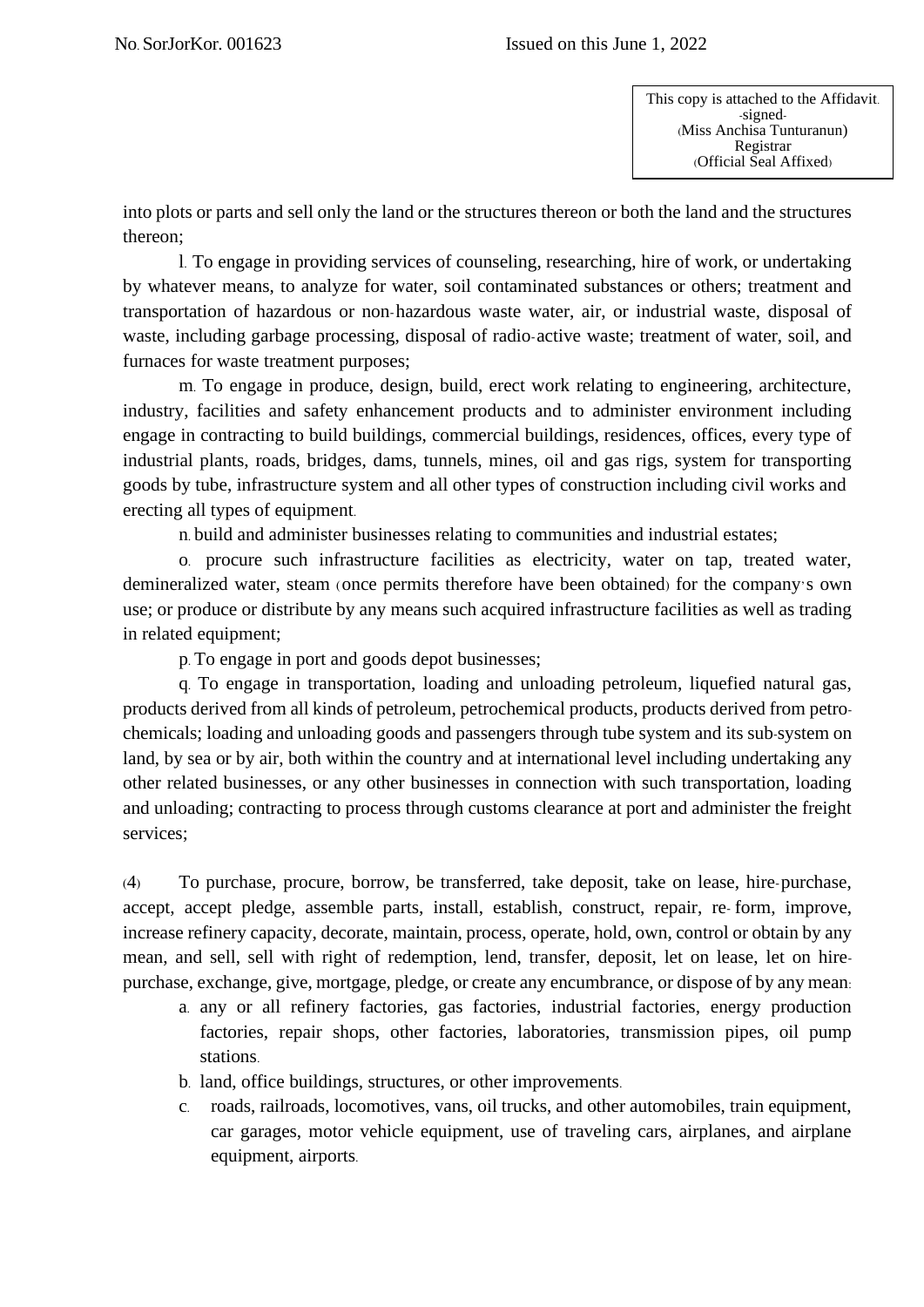- d. telephones and telephone equipment, telegrams, transmission wire, telecommunication machines, radiogram.
- e. water works, reservoirs, dams, canal, water way.
- f. bridges, ports, docks, steamships, tankers, tug-boats, flat-bottomed boats, other boats, and equipment relating to boat traveling.
- g. electricity, steam, and water of all kinds except for water works, and energies of all kinds and all forms.
- h. all kinds of machines, tools, utensils, apparatus, and others.
- i. rights or any real right and property.

Provided that such may add or support benefits of the Company directly or indirectly.

(5) To engage in the business of acting as agent, broker, commission agent in all kinds of trades and businesses except for insurance, soliciting members for associations and securities businesses.

(6) To invest in shares in other businesses by any mean which have objectives and trade of the same or similar nature or related or associated with the businesses of the Company or invest in securities or other guarantees.

(7) To acquire loans and to render loans, overdraw on accounts from banks, juristic persons and/or other financial institutes, to render credit or acquire credit by other means, both domestically and internationally, including taking such action for welfare of the Company's employees with or without securities, and to receive, issue, transfer and endorse bills or other negotiable instruments, and to render guarantee or provide guarantee for any person and to guarantee the government in relation to the Company's business.

(8) To establish branch offices or appoint agents, brokers, commission agents.

(9) To contact, negotiate, guarantee, enter into any contract with the government, government authority, government agency, municipality, organization, state enterprise, officer, official, or any person to obtain, receive, register, purchase, take on rent, own, or acquire by other means, and to give use of benefit or dispose of by any mean, both domestically and internationally, right to transportation, franchise, privileges, copyright, patent, industrial property, investment certificate, concession, license, permission, authorization, industrial trademark right, trade name, trade logo, label, agreement or any title, other rights or any interest necessary and beneficial to business operation of the Company, including posting bail bonds for release of an accused or defendant from custody at the investigation, prosecution and court proceeding stages for purpose of business operation of the Company.

(10) To engage in the business of foreign currency exchange.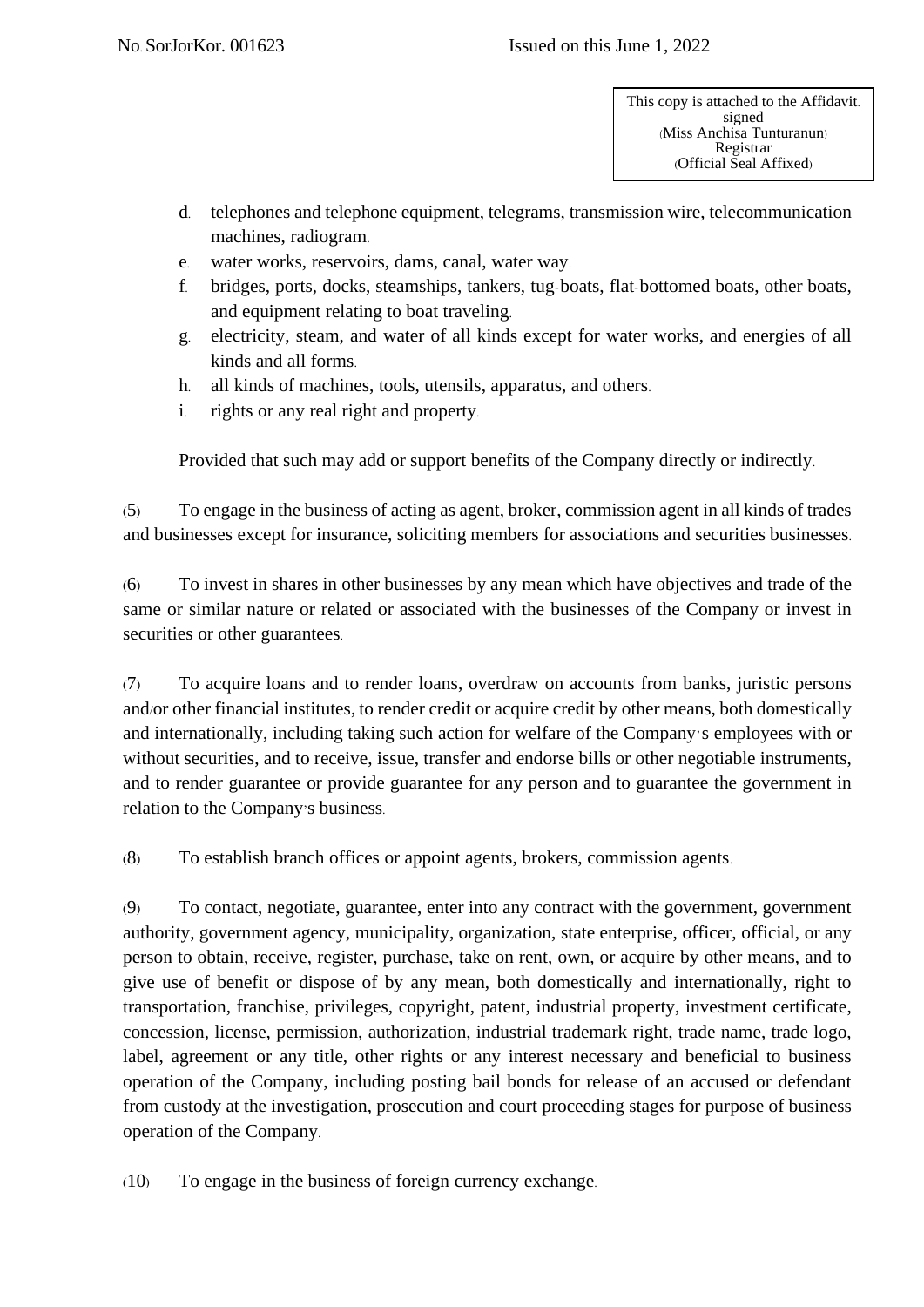(11) To engage in engine in the business of rendering guarantee for aliens who enter into or leave the Kingdom under the laws on immigration, taxes and others.

(12) To research, analyze, gather data with respect to businesses on energy, industry, agriculture, and commerce for purpose of business operation of the Company or gain knowledge, skill, expert on academy and technology, including proceeding with sale and/or providing said services to general public.

(13) serve as advisor and provide counsel on engineering, architecture, law, accounting, finance, marketing, advertising, public relation, any other kinds of business as well as provide counsel to solve problems associated with industries; preparing feasibility studies; designing; issuing standardization certificates, e.g. on specifications of fuel and lube, environment, bio-sanitation, including engaging in any other businesses and/or providing support to any other businesses related to energy, conservation of energy and environment.

(14) To engage in the business of receiving-arranging-collecting, gathering, making, printing and publishing statistics and data with respect to industry and commerce, finance and banking, including analyzing and evaluating said operation.

(15) To engage in the business of bidding arrangement, purchase or sale of goods within the Company's objectives with persons, body of persons, juristic persons, government, government authorities and government agencies.

(16) To own, gain possession or real rights, construct, purchase, sell, sell with right of redemption, distribute, receive, give, take on rent, let on lease, hire-purchase, let on hire-purchase, borrow, lend, pledge, take on pledge, mortgage, exchange, transfer, accept transfer, deposit, take deposit, carry, improve, create charges, or take any action in relation to property, including supplying or disposing of by any mean properties, and to hire or be hired, operate business or take any operation of all kinds.

(17) To operate businesses and trade or take actions within the Company's objectives in all respects both inside and outside the country.

(18) The Company has right to issue shares at a price higher than the par value.

(19) The Company wishes to offer shares and other securities to the public pursuant to the law on securities and exchange.

(20) To accept mortgage of properties as guarantee to support the business related to petroleum business by accepting mortgage of land, building, including structures and other equipment which